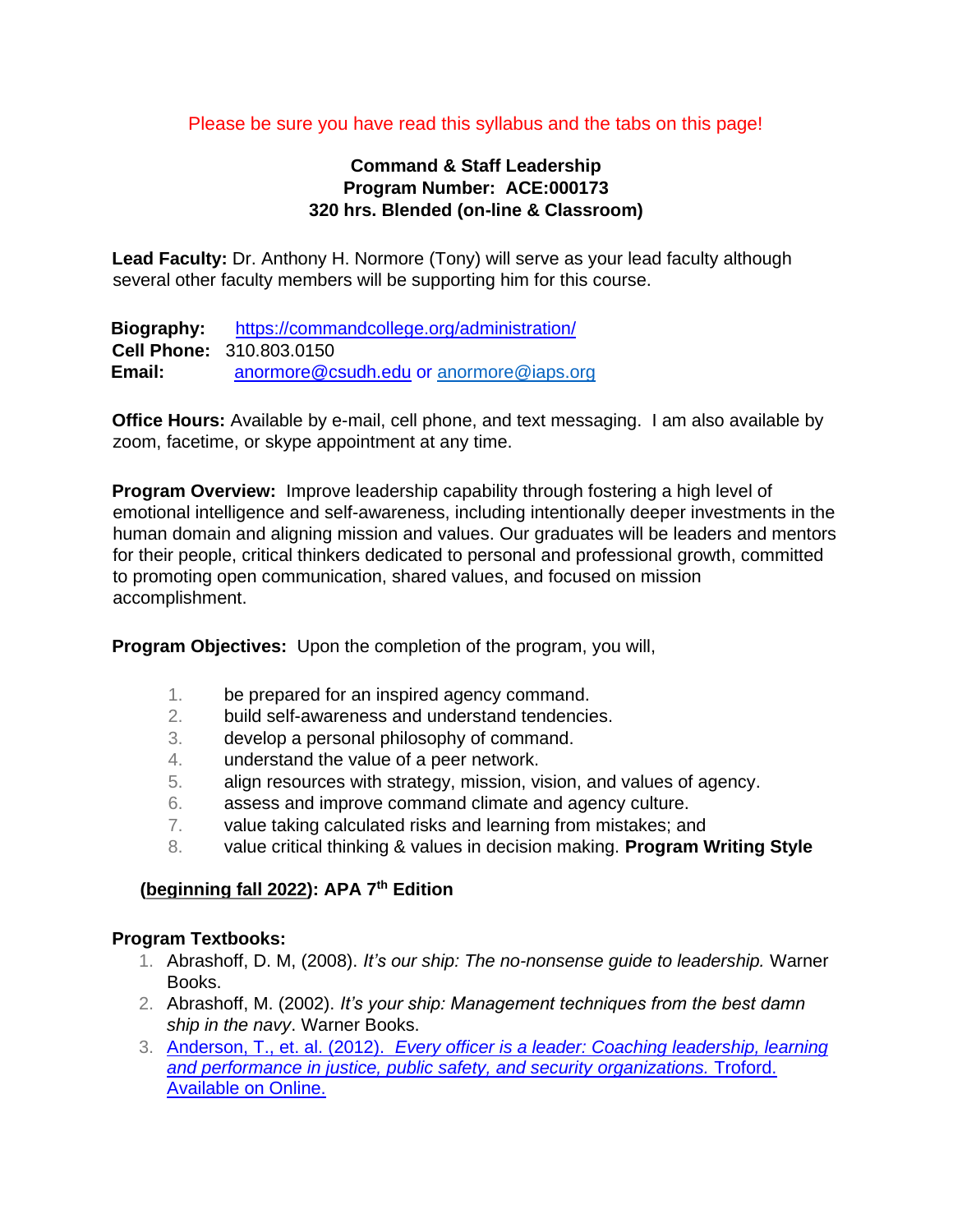- 4. [Normore, A., Javidi, M., Normand. N., Anderson, T., Scott, W., & Hoina, C. \(2014\).](https://acebase.commandcollege.org/wp-content/uploads/2019/07/Moral-Compass-Book.pdf) *[Moral compass for law enforcement professionals.](https://acebase.commandcollege.org/wp-content/uploads/2019/07/Moral-Compass-Book.pdf)* [International Academy of Public](https://acebase.commandcollege.org/wp-content/uploads/2019/07/Moral-Compass-Book.pdf) [Safety. Available on Online.](https://acebase.commandcollege.org/wp-content/uploads/2019/07/Moral-Compass-Book.pdf) **[P](https://acebase.commandcollege.org/wp-content/uploads/2019/07/Moral-Compass-Book.pdf)ASSWORD = mymoralcompass**
- 5. Phillips, D. T. (1998). *The founding fathers on leadership: Classic teamwork in changing times.* Warner Books.
- 6. Phillips, D. T. (1992). *Lincoln on leadership: Executive strategies for tough times.*  Warner Books.
- 7. [Prince, T. H. \(1988\).](https://acebase.commandcollege.org/the-manual/) *[Leadership in organizations](https://acebase.commandcollege.org/the-manual/)*[. S. Avery Publishing Group.](https://acebase.commandcollege.org/the-manual/) [Available on Online.](https://acebase.commandcollege.org/the-manual/)
- 8. Sinek, S. (2011). *Start with why: How great leaders inspire everyone to take action*. Penguin Group.

# **Requirements:**

- A working email account which is *active*.
- Access to the Program Learning Management System page: https://acebase.commandcollege.org
- Reliable and regular access to a computer at least the size of a notebook.
- A quiet place to work at a computer.
- Reliable internet access for several hours per week for the duration of this course.
- Follow APA Writing Style  $(7<sup>th</sup> Edition)$  for all writing assignments.
- Manual and learning resources available on-line.

**Program Schedule:** You are about to embark on an advanced educational journey that includes e-learning, reading assignments, selected essays, discussion forums and group exercises. The course will be rigorous, challenging and very rewarding. Bring your best time management practices as you navigate and complete assignments particularly during the e-learning component of the program. This is a college level experience, so you will have to manage school and work. The two-week residency program is designed to provide insight into the areas of Leadership, Management, Trends, and Foresight; you will enjoy this part of the journey. Be prepared to completely immerse yourself in this learning experience. You will get much more from this program if departmental responsibilities can be kept to a minimum or delayed if possible. You want a full return on your investment with us. The learning experiences include:

- **E-Learning**: Lectures, reading, discussion boards, essays, case studies, and an exam.
- **Residency** (Classroom): Lectures, guest presenters, class/discussion groups and networking.
- **Capstone Project**: Small group intensive research papers with final presentations.

The Leader Development Framework (see figure below) provides the overarching perspective of program design. This framework suggests three levels of leadership: direct, organizational (direct/indirect), and strategic (indirect), all grounded by common values,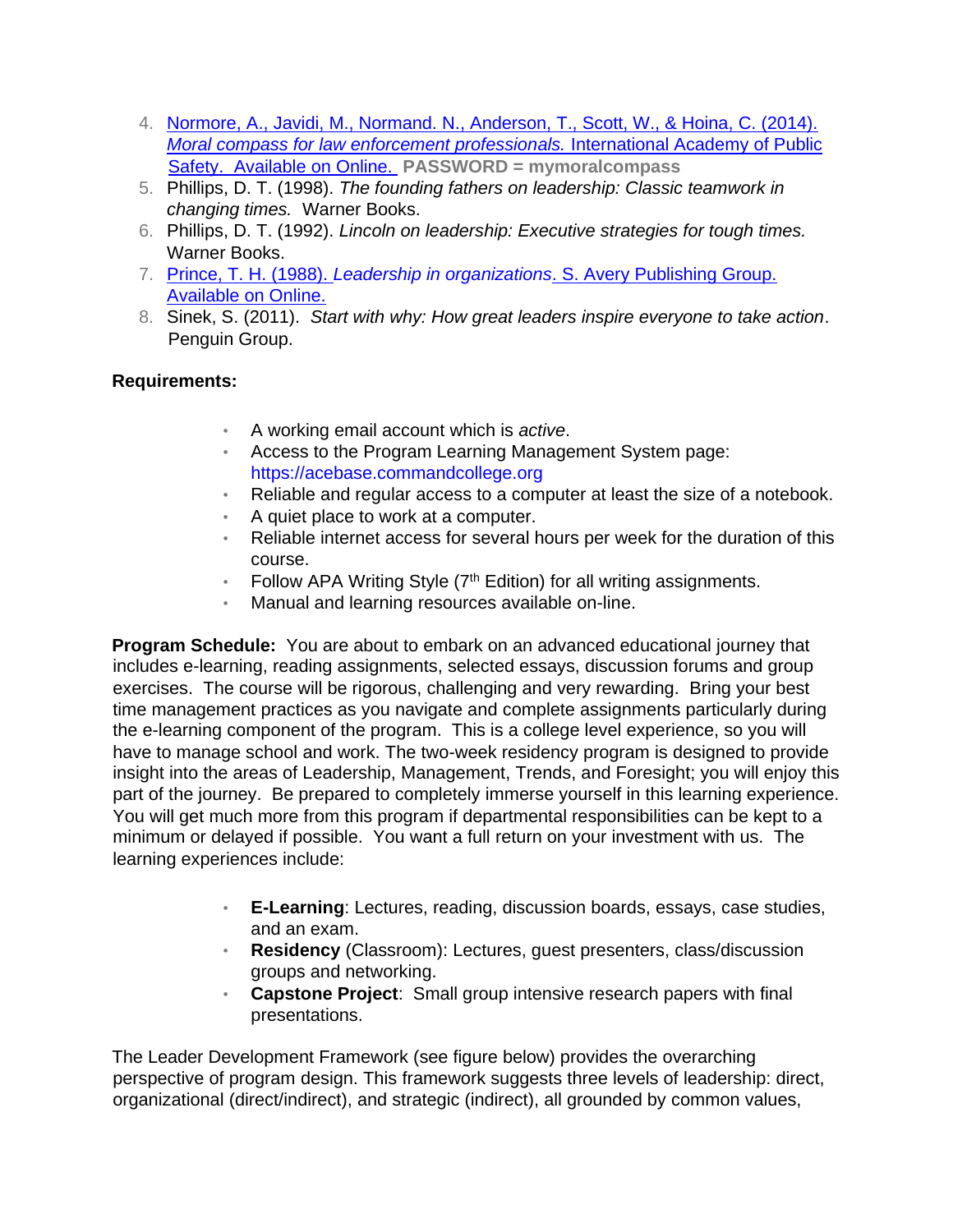attributes, and actions. The course further represents our environment which is culturally diverse, Volatile, Uncertain, Complex and Ambiguous, VUCA. This framework is referred to as the Model of Organizational Leadership (MOL).



The Model of Organizational Leadership (MOL) is a conceptual framework that allows us to understand the complexity of the leadership process in formal organizations. It gives us a look at organizations as living systems. There are four systems, or levels for us to analyze and understand: individual, group, leadership and organizational. Dissecting these levels (the individual, group, and leadership systems) helps us understand the face-to-face influence processes. Understanding the remaining level of analysis, the organizational system, enables us to have a working grasp of the impact of the larger organization as well as the external environment. By examining these four interdependent systems, we can often see patterns and relationships that a more restricted analysis of the situation might miss. Together, with the Leader Thought Process, the MOL allows us to look at a situation from a variety of perspectives. By expanding the focus of the analysis of a situation according to sub-systems, we develop more efficient and especially effective leadership style.

The MOL sub-systems contains a total of 4 Areas. Each Area will contain a select number of on-line modules (overview, learning objectives, lectures, discussion boards, essays) and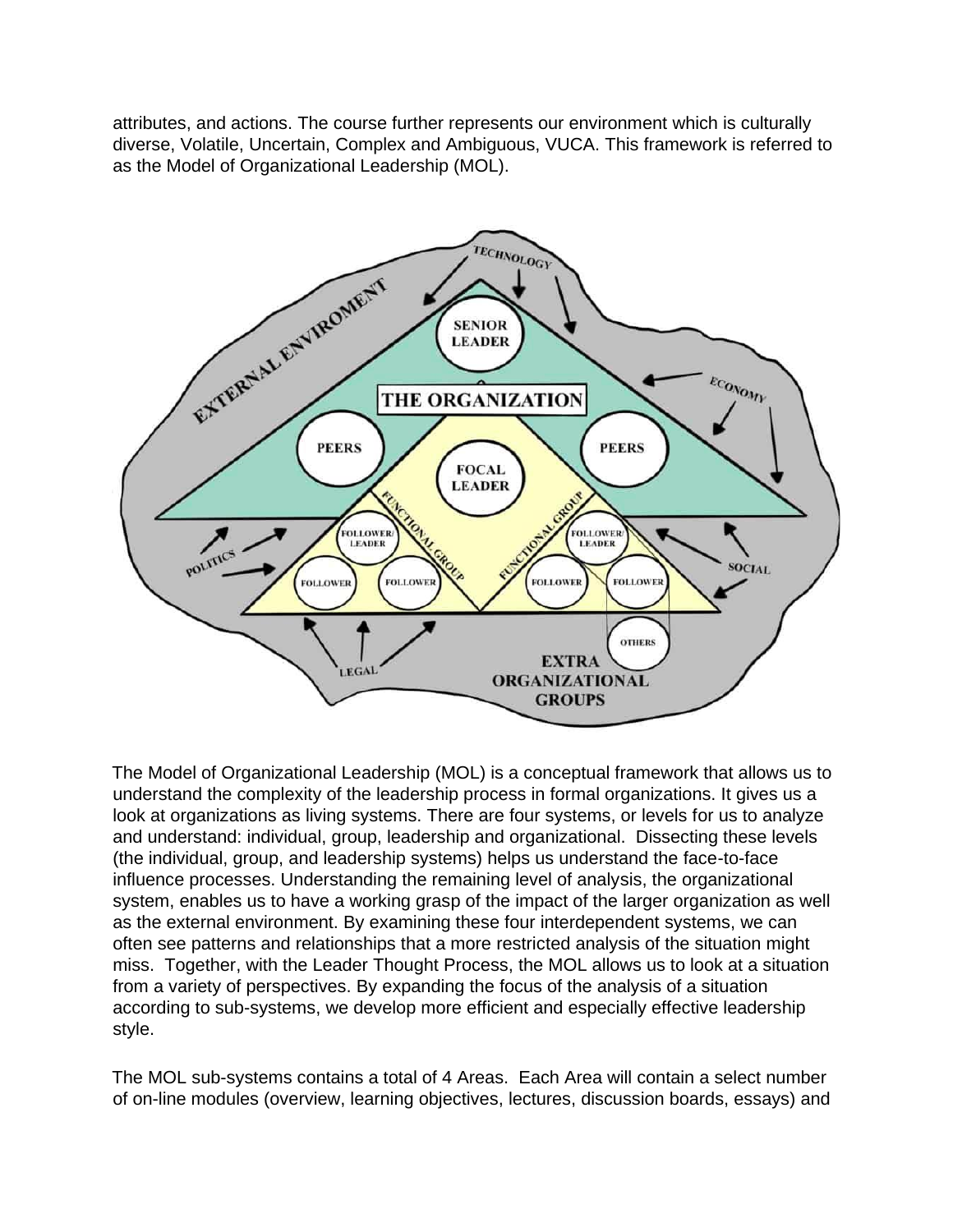a case study. As you complete lectures, discussion boards, essays and case studies, subsequent work becomes available.

### • *Learning Area 1***: Individual Sub-System**

- Module # 1: Virtues of Magnanimous Officers
- Module # 2: Approaches to Leadership
- Module # 3: Practical Emotional Intelligence
- Module #4: Personal Leadership & Implicit Bias
- Module # 5: Moral Compass
- Module # 6: Think Great
- Module # 7: Effective Communication
- Module  $# 8$ : Leadership and Change  $\cdot$  Module  $# 9$ : It's Your Ship
- Individual Sub-System Case Study
- *Learning Area 2***: Group Sub-System**
- Module #1: Generations
- Module  $# 2$ : Start with Why
- Module # 3: Leadership Connection Module # 4: It's Our Ship
- Module # 5: Leadership and Power
- Module # 6: Conflict Management
- Module #7: Self-Management Skills
- Module # 8: Interpersonal Communication and Conflict Management
- Module # 9: Problem-Management and Opportunity Leveraging
- Module # 10: Team and Organization Development Skills
- Module # 11: Versatility Skills
- Group Sub-System Case Study
- *Learning Area 3***: Leadership Sub-System**
- Module #1: Human Factors and Leadership
- Module # 2: Leadership in Practice: Legacy Leadership
- Module # 3: Leadership in Practice: Authentic Leadership
- Module # 4: Leadership in Practice: Servant Leadership
- Module # 5: Leadership in Practice: Credible Leadership
- Module # 6: Leadership in Practice: Effective Leadership
- Module # 7: Deep Change and Positive Emotional Intelligence
- Module # 8: Leadership in Practice: Community Leadership
- Module # 9: Leadership in Practice: Adaptive Leadership
- Module # 10: Leadership in Practice: Ladder Leadership
- Module # 11: Leadership in Practice: Toxic Leadership
- Module # 12: Making Vision Statements Intentional
- Module # 13: Managing Personnel Performance
- Leadership Sub-System Case Study
- *Learning Area 4***: Agency Sub-System**
- Module # 1: Military Leadership
- Module # 2: Organizational Communication
- Module # 3: Proactive Communication
- Module # 4: Crisis Intervention Teams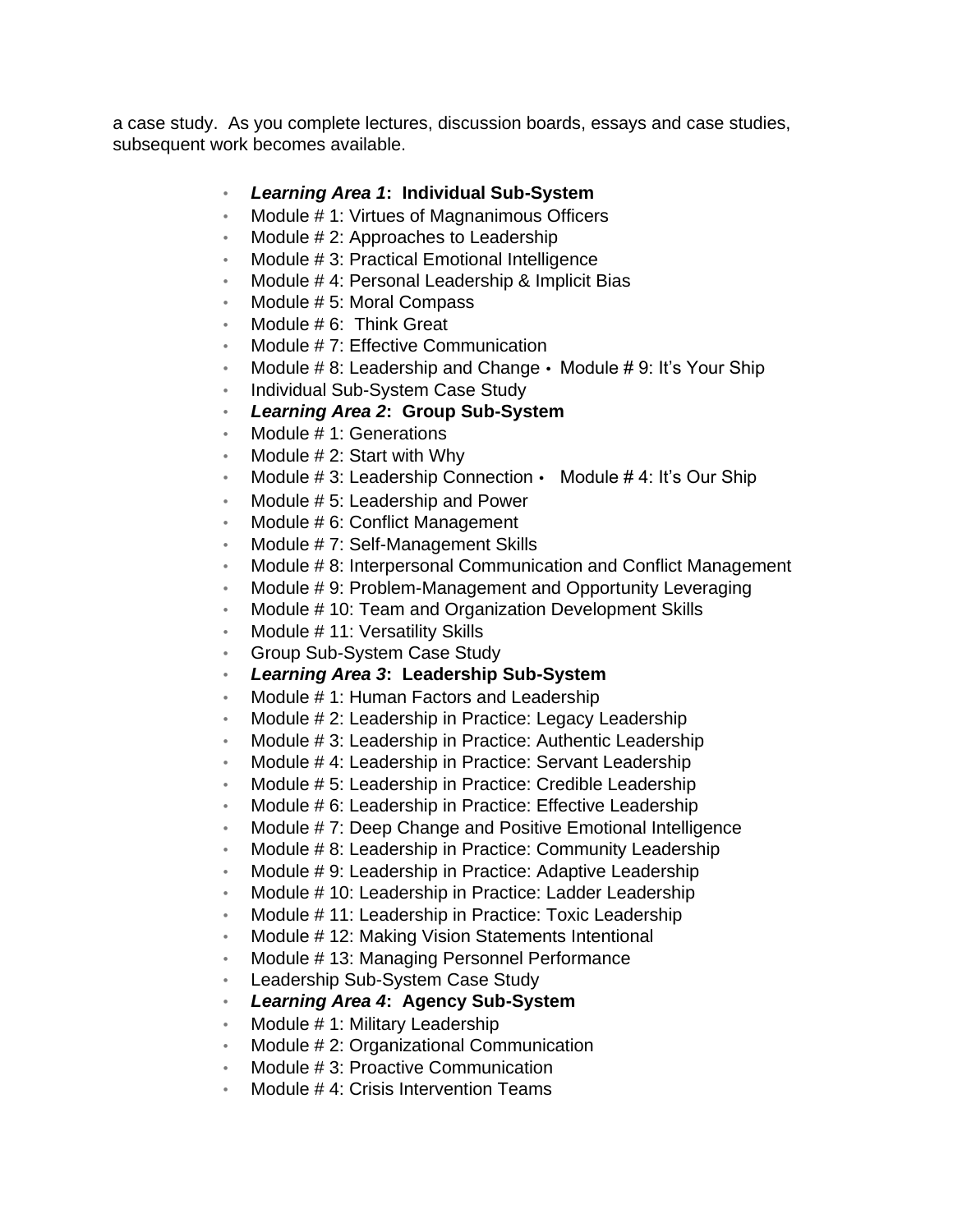- Module # 5: Adaptive Decision Making as a Deliberate Counter VUCA **Tactic**
- Module # 6: Succession Planning
- Module # 7: Progressive Law Enforcement Leader Effectively Managing Departmental Risks
- Module # 8: The Organizational Change Battle Plan
- Agency Sub-System Case Study

Upon completion of these 4 areas online, you will attend 2 weeks of residency (classroom) sessions. Please look for information under your session located on the above tab.

### **Assignments and Grading: Passing Program Grade = 80% (accumulative grading)**

Calculating your final grade is very straightforward. Your final grade is weighted. This basically means that all activities in the program contribute a percentage to your final grade as outlined below. They fall into the following categories:

- Before beginning program, students **MUST** post a photo, biography, and correct contact information (e-mail and cell number) to site
- Completing on-line lectures.
- 0. The LMS (Learning Management System) will track time spent on the lecture.
- 1. The students will have to authenticate an "*Honor Pledge*" at the end of each lecture pledging that they have completed the lecture.
- 2. The LMS will match the honor pledge against time tracked for the lecture to allow access to the next phase of the lesson.
- 3. Each learning area **MUST** be completed in its **ENTIRETY** (i.e., essays and case study) before moving to the subsequent learning area.
- 4. Instructor reviews participation and verifies grade before posting.
- Take notes, keep journal, and participation in discussions boards (1 per lesson) – graded.
- Short essays (1 per lesson) graded using rubric.
- Case studies (1 per area) graded using rubric.
- Final Examination graded.
- Full participation in residency.
- Final research paper graded using rubric (written and oral presentation).

The following is a detailed outline of weighted final grade scoring system:

- Complete on-line lectures 10% of the final grade
- Take notes, keep journal, full participation, and complete discussion forums – 10% of the final grade
- Complete ess[a](https://acebase.commandcollege.org/wp-content/uploads/2020/02/Rubric-for-Discussions-and-Essays-Command-and-Staff-Program.pdf)ys (no retake) graded using a [Rubric](https://acebase.commandcollege.org/wp-content/uploads/2020/02/Rubric-for-Discussions-and-Essays-Command-and-Staff-Program.pdf)  $-15%$  of the final grade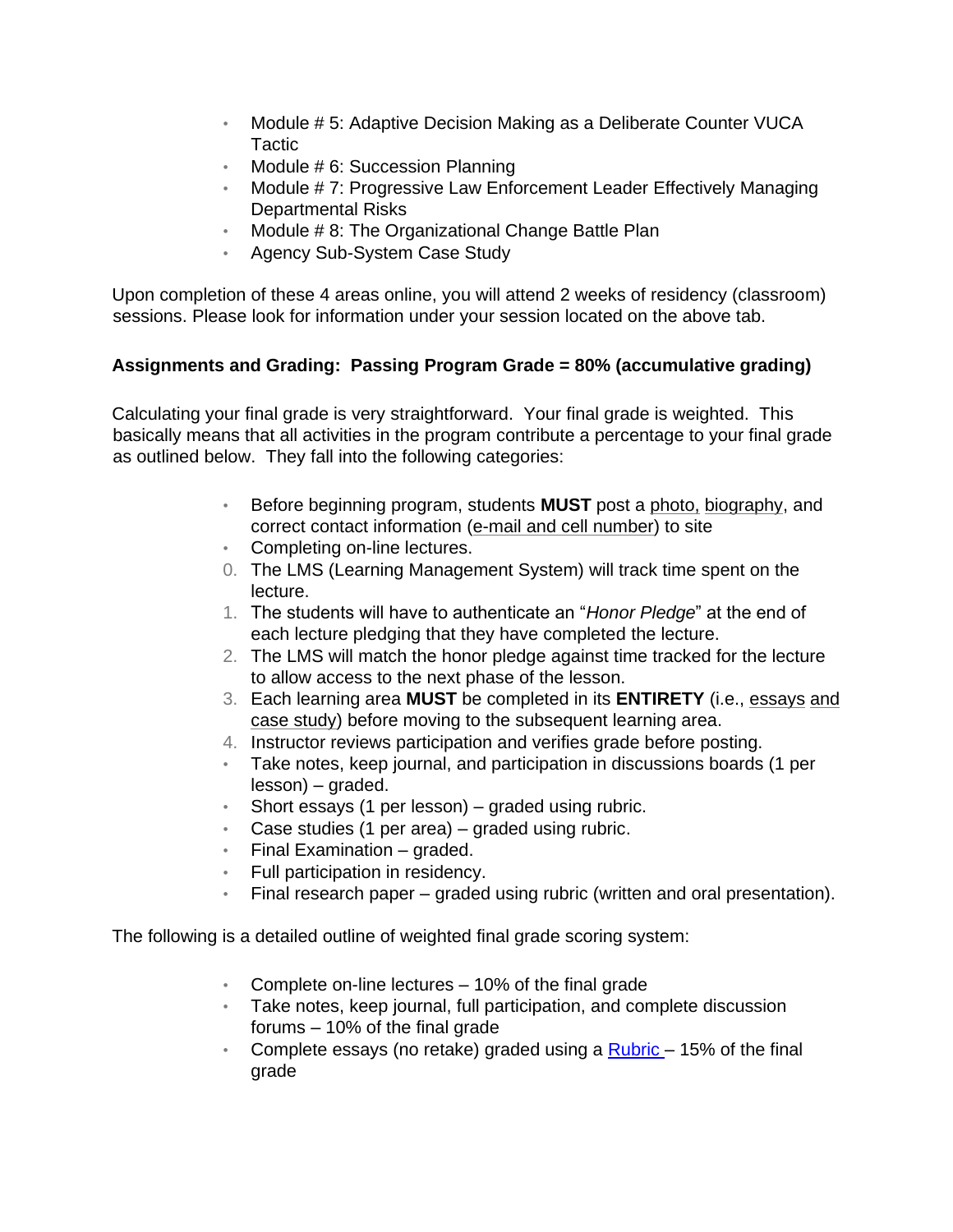- Complete c[a](https://acebase.commandcollege.org/wp-content/uploads/2019/08/2.-Rubric-for-Case-Study-Analysis-09.pdf)se studies (no retake) graded using a  $Rubic 15%$  of the final grade
- Final examination (no retake) graded  $-20\%$  of the final grade
- 0. On-line comprehensive and timed exam with no retake grade.
- Full participation at the residency portion of the course 10% of the final grade
- Final research paper 20% of the final grade
- 0. Manual grading by the faculty using a [Rubric.](https://acebase.commandcollege.org/wp-content/uploads/2019/10/Rubric-for-Research-Papers.pdf)

**Academic Integrity and Plagiarism:** In support of academic integrity, we have adopted a plagiarism tool in our program writing assignments known as "PLAGIARISM CHECKER". It includes the following: copying of one person's work by another and claiming it as his or her own, false presentation of oneself as the author or creator of a work, falsely taking credit for another person's unique method of treatment or expression, falsely representing one's self as the source of ideas or expression, or the presentation of someone else's language, ideas or works without giving that person due credit. It is not limited to written works. Plagiarism is cause for formal program discipline (e.g., dismissal), and/or justification for an instructor to assign a lower grade or a failing grade in the course in which the plagiarism is committed.

**No Late Assignments:** Because of the amount of writing required in this program, we will not accept late assignments, except due to extenuating circumstances, which you must tell us about *before* the assignment is due. We do not give extensions when they are requested at the time when, or after, the assignment is due.

**Academic Integrity Statement:** A violation of academic integrity is any instance when a student attempts to pass off someone else's words or ideas as their own, *no matter where s/he obtained those words or ideas*, and no matter where these ideas are presented. We practice using quotation and citation in this course so you can benefit from others' ideas, while attributing them appropriately. There is nothing wrong with representing someone else's ideas in your work; you just must give them credit. Additionally, there is nothing wrong with getting help on an assignment, but the final product must be predominantly the result of your own work. All academic integrity violations in the course will result in an F on the assignment, and/or, a failing grade in the course, and/or referral to the college's Academic Integrity officer. Our college gives four definitions of types of academic integrity violation:

- Cheating is the unauthorized use or attempted use of material, information, notes, study aids, devices, or communication during an academic exercise.
- Plagiarism is the act of presenting another person's ideas, discussion posts, essays, research, or writings as your own.
- Obtaining Unfair Advantage is any activity that intentionally or unintentionally gives a student an unfair advantage in his/her academic work over another student.
- Falsification of Records and Official Documents.